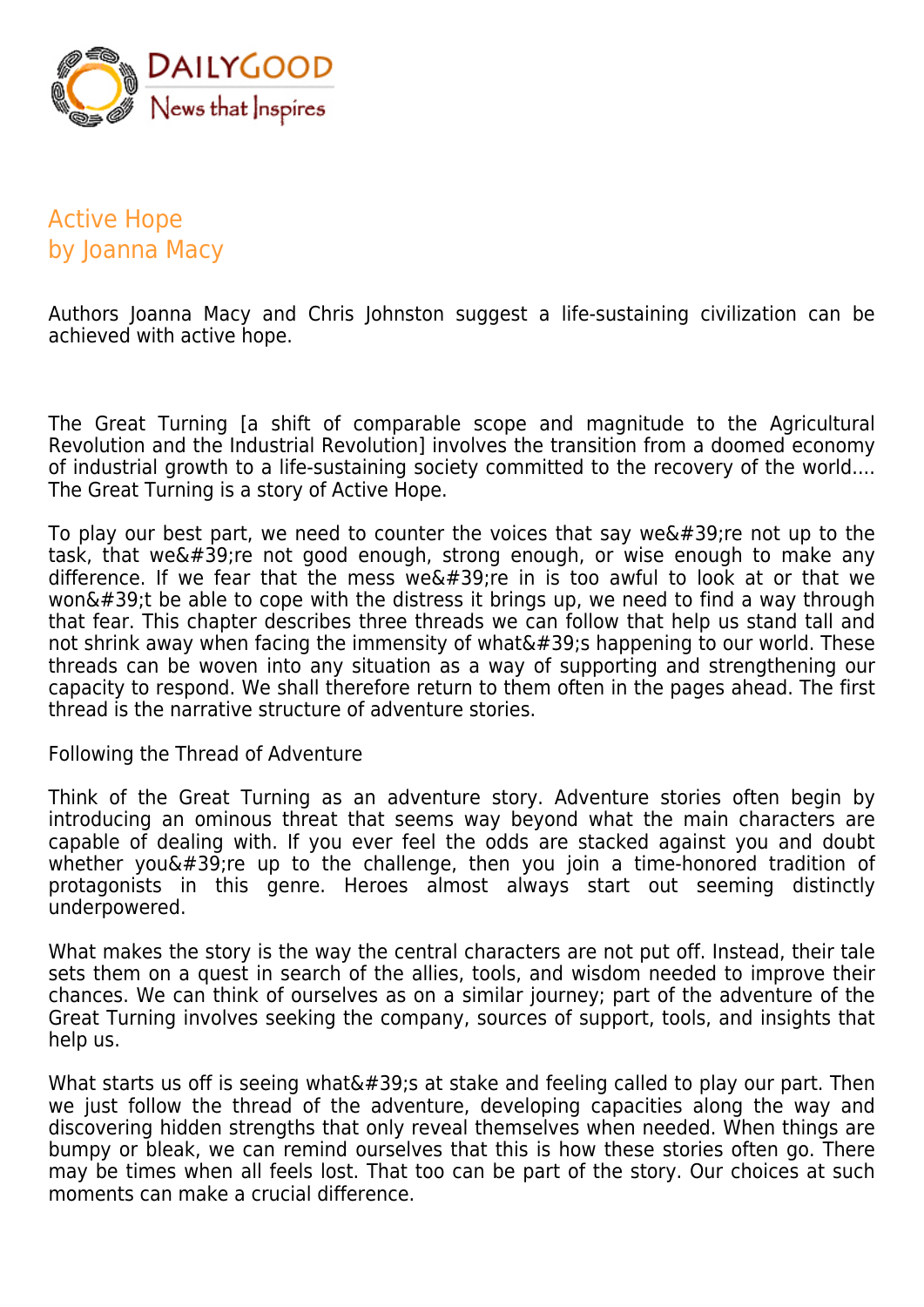The Thread of Active Hope

Any situation we face can resolve in a range of different ways — some much better, others much worse. Active Hope involves identifying the outcomes we hope for and then playing an active role in bringing them about. We don $\&\#39$ ;t wait until we are sure of success. We don't limit our choices to the outcomes that seem likely. Instead, we focus on what we truly, deeply long for, and then we proceed to take determined steps in that direction. This is the second thread we follow.

We can react to world crises in many different ways, with a spectrum of possible responses, from our best to our worst. We can rise to the occasion with wisdom, courage, and care, or we can shrink from the challenge, blot it out, or look away. With Active Hope we consciously choose to draw out our best responses, so that we might surprise even ourselves by what we bring forth. Can we train ourselves to become more courageous, inspired, and connected? This takes us to the next thread.

The Thread of the Spiral of the Work That Reconnects

The spiral of the Work That Reconnects is something we can come back to again and again as a source of strength and fresh insights. It reminds us that we are larger, stronger, deeper, and more creative than we have been brought up to believe. It maps out an empowerment process that journeys through four successive movements, or stations, described as Coming from Gratitude, Honoring Our Pain for the World, Seeing with New Eyes, and Going Forth.

When we come from gratitude, we become more present to the wonder of being alive in this amazing living world, to the many gifts we receive, to the beauty we appreciate. Yet the very act of looking at what we love and value in our world brings with it an awareness of the vast violation under way, the despoliation and unraveling. From gratitude we naturally flow to honoring our pain for the world.

Coming from gratitude helps build a context of trust and psychological buoyancy that supports us to face difficult realities in the second phase. Dedicating time and attention to honoring our pain for the world ensures that there is space to hear our sorrow, grief, outrage, and any other feelings revealing themselves in response to what is happening to our world. Admitting the depths of our anguish, even to ourselves, takes us into culturally forbidden territory. From an early age we  $\&\#39$ ; ve been told to pull ourselves together, to cheer up or shut up. By honoring our pain for the world, we break through the taboos that silence our distress. When the activating siren of inner alarm is no longer muffled or shut out, something gets switched on inside us. It is our survival response.

The term honoring implies a respectful welcoming, where we recognize the value of something. Our pain for the world not only alerts us to danger but also reveals our profound caring. And this caring derives from our interconnectedness with all life. We need not fear it.

In the third stage, we step further into the perceptual shift that recognizes our pain for the world as a healthy expression of our belonging to life. Seeing with new eyes reveals the wider web of resources available to us through our rootedness within a deeper, ecological self. This third stage draws on insights from holistic science and ancient spiritual wisdom, as well as from our creative imaginations. It opens us to a new view of what is possible and a new understanding of our power to make a difference.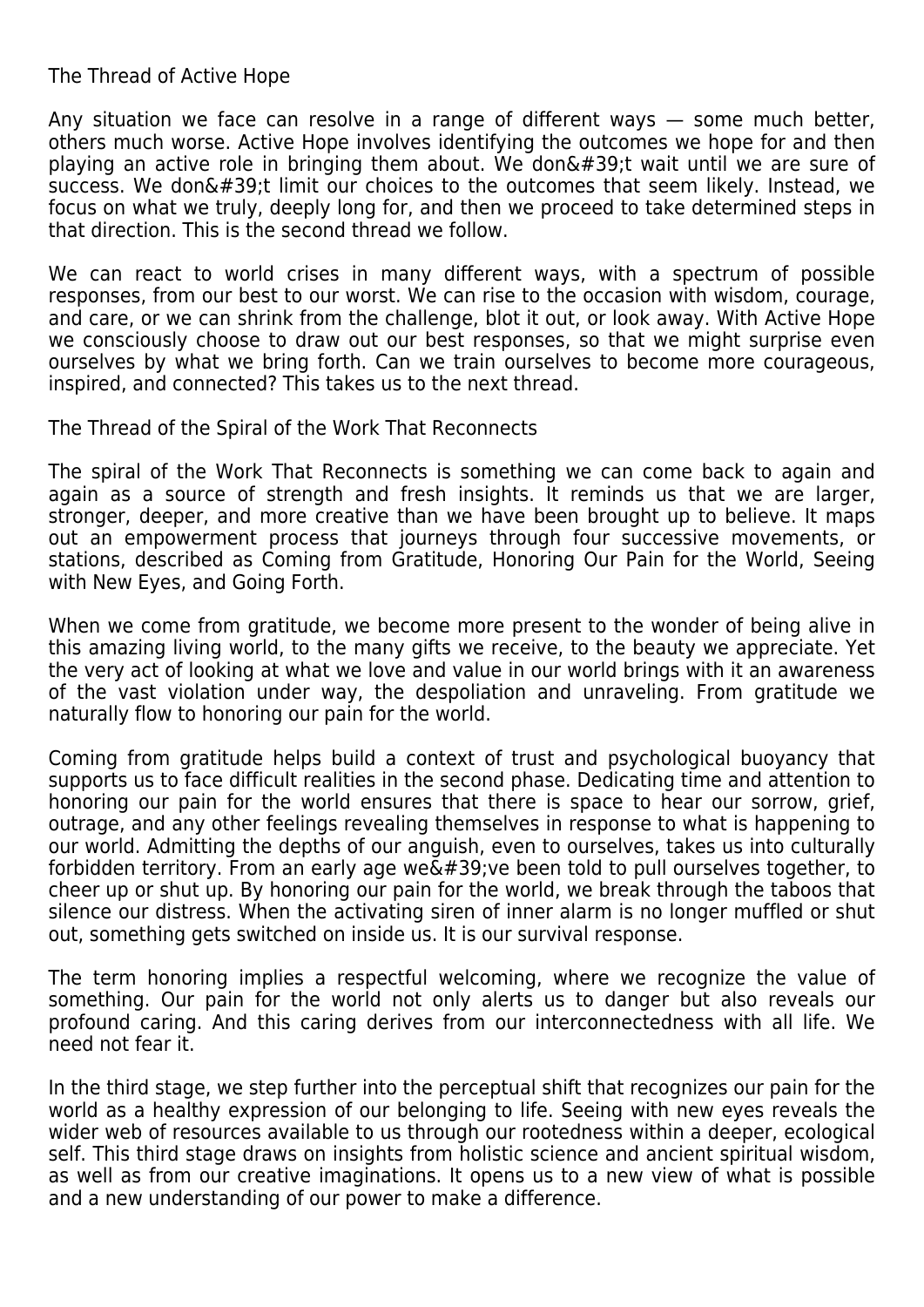To experience the benefits of these empowering perspectives, we want to apply them to the task of addressing the challenges we face. The final station, Going Forth, involves clarifying our vision of how we can act for the healing of our world, identifying practical steps that move our vision forward).

The spiral offers a transformational journey that deepens our capacity to act for the sake of life on Earth. We call it a spiral rather than a cycle because every time we move through the four stations we experience them differently. Each element reconnects us with our world, and each encounter can surprise us with hidden gems. As each station naturally unfolds into the next, a momentum and a flow build up, allowing the four elements to work together to form a whole that is more than the sum of its parts. As we allow ourselves to be quided by this spiral form, it isn $\&\#39$ :t just us acting; we are letting the world act on us and through us.

The Work That Reconnects as a Personal Practice

The spiral provides a structure we can fall back on, and into, whenever we need to tap into the resilience and resourcefulness arising from the larger web of life. If you  $\&\#39$ ; re feeling sickened by a disturbing news report, you can step into gratitude simply by focusing on your breath and taking a moment to give thanks for whatever may be sustaining you in that moment. As you feel the air entering your nostrils, give thanks for oxygen, for your lungs, for all that brings you to life. The question, "To whom am I grateful?" moves your attention beyond yourself to those you receive from, those who support you.

A moment of gratitude strengthens your capacity to look at, rather than turn away from, disturbing information. As you allow yourself to take in whatever you see, allow yourself also to feel whatever you feel. When you experience pain for something beyond your immediate self-interest, this reveals your caring, compassion, and connection — such precious things. By honoring your pain for the world, in whatever form it takes, you take it seriously and allow the signal it brings to rouse you.

When seeing with new eyes, you know that it isn $\&\#39$ ;t just you facing this. You are just one part of a much larger story, a continuing stream of life on Earth that has flowed for more than three and a half billion years and that has survived five mass extinctions. When you sink into this deeper, stronger flow and experience yourself as part of it, a different set of possibilities emerges. Widening your vision increases the resources available to you, since through the same channels of connectedness that pain for the world flows, so also do strength, courage, renewed determination, and the help of allies.

With the shift of perception that seeing with new eyes brings, you can let go of feeling you need to sort everything out. Instead you focus on finding and playing your part, offering your gift of Active Hope, your best contribution to the healing of our world. As you move into going forth, you consider what this might be, and what your next step will be. Then you take that step.

What we $&\#39$ ; ve described here is a short form of the spiral that might only take a few minutes to move round. Like a fractal that has the same characteristic shape whatever scale it is viewed at, the form of the spiral can be applied to a wide range of time frames, with rotations happening over minutes, hours, days, or weeks. We move through the four stations in a way that supports our intention to act for the sake of life on Earth. The more familiar you become with this strengthening journey, the more you can trust the spiral